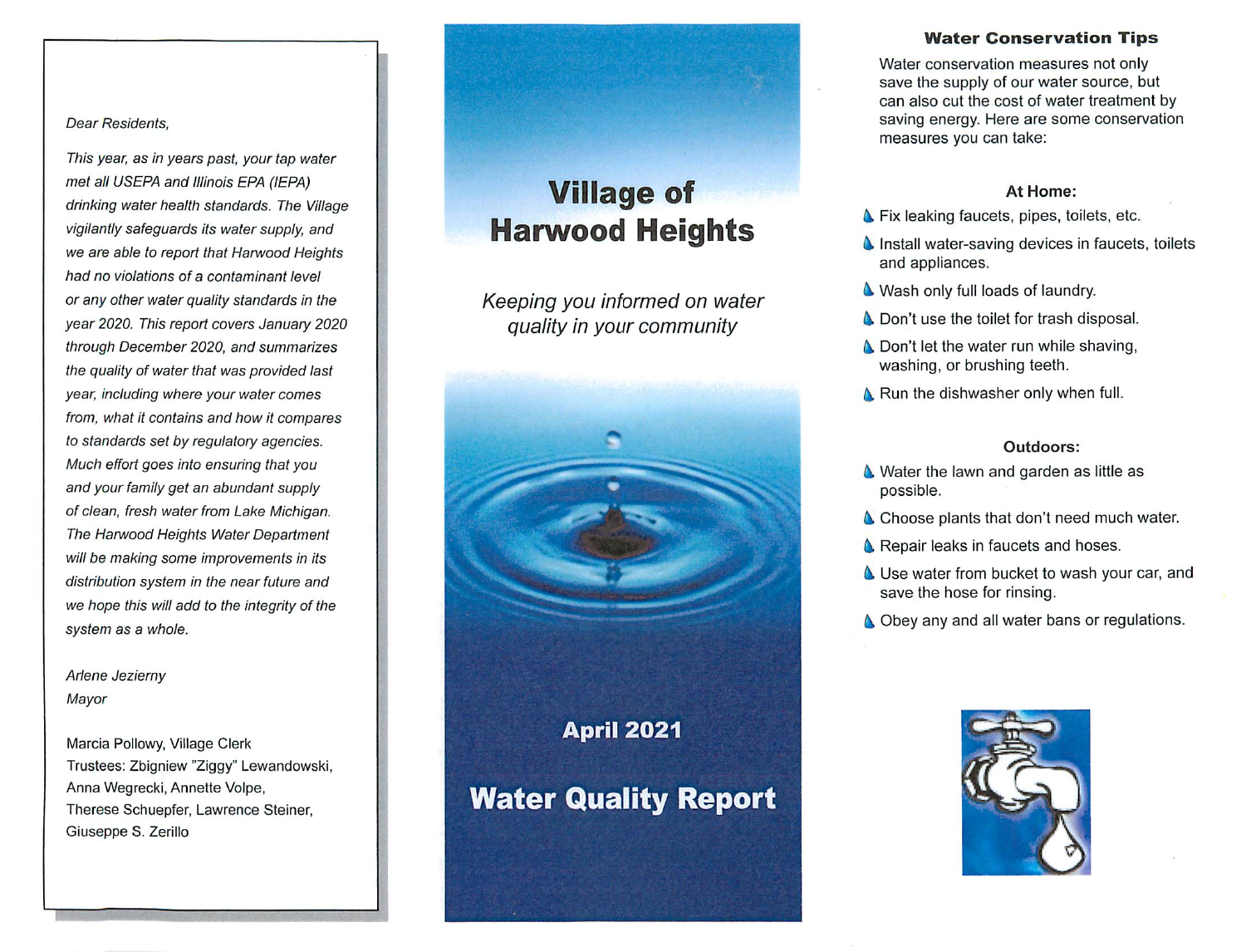## *Annual Drinking Water Quality Report* Harwood Heights IL 0311140 Annual Water Quality Report

## For the period of January 1 to December 31, 2020



This report is intended to provide you with important information about your drinking water and the efforts made by the Harwood Heights water system to provide safe drinking water. *The source of drinking water used by Harwood Heights is Purchase Water.*

*For more information regarding this report, contact: Ronald Maslo (5) 708-867-7200. Thomas Wolfe (5) 708-867-7208*

Este informe contiene informacion muy importante sobre el agua que usted bebe. Traduzcalo o hable con alguien que lo entienda bien.

## *Source of Drinking Water*

The sources of drinking water (both tap water and bottled water) include rivers, lakes, streams, ponds, reservoirs, springs, and groundwater wells. As water travels over the surface of the land or through the ground, it dissolves naturally-occurring minerals and, in some cases, radioactive material, and can pickup substances resulting from the presence of animals or from human activity.

Drinking water including bottled water, may reasonably be expected to contain at least small amounts of some contaminants. The presence of contaminants does not necessarily indicate that water poses a health risk. More information about contaminants and potential health effects can be obtained by calling the EPA's Safe Drinking Water Hotline at (800) 426-4791.

## *Contaminants that may be present in source water include:*

Microbial contaminants, such as viruses and bacteria, which may come from sewage treatment plants, septic systems, agricultural livestock operations and wildlife.

Inorganic contaminants, such as salts and metals, which can be naturally occurring or result from urban storm water runoff, industrial, or domestic wastewater discharges, oil and gas production, mining, or farming.

Pesticides and herbicides, which may come from a variety of sources such as agriculture, urban storm water runoff, and residential uses. Organic chemical contaminants, including synthetic and volatile organic chemicals, which are by-products of industrial processes and petroleum production, and can also come from gas stations, urban storm water runoff, and septic systems.

*Radioactive contaminants, which can be naturally-occurring or be the result of oil and gas production and mining activities.*

In order to ensure that tap water is safe to drink, EPA prescribes regulations which limit the amount of certain contaminants in water provided by public water systems. FDA regulations establish limits for contaminants in cancer undergoing chemotherapy, persons who have undergone organ transplants, people with HIV/AIDS or other immune system disorders, some elderly and infants can be particularly at risk from infections. These people should seek advice about drinking water from their health care providers. EPA/CDC guidelines on appropriate means to lessen the risk of infection by Cryptosporidium and other microbial contaminants are available from the *Safe Drinking Water Hotline (800-426-4791)*

## *Source Water Assessment Availability:*

## *When available, a Source Water Assessment summary is included below for your convenience:*

The Illinois EPA considers all surface water sources of community water supply to be susceptible to potential pollution problems. The very nature of surface water allows contaminants to migrate into the intake with no prot only dilution. This is the reason for mandatory treatment for all surface water supplies in Illinois. Chicago's offshore intakes are located at a distance that shoreline impacts are not usually considered a factor on water certain times of the year, however, the potential for contamination exists due to wet-weather flows and river reversals. In addition, the placement of the crib structures may serve to attract waterfowl, gulls and terns tha the Great Lakes area, thereby concentrating fecal deposits at the intake and thus compromising the source water quality. Conversely, the shore intakes are highly susceptible to storm water runoff, marinas and shoreline poi sources due to the influx of groundwater to the lake. Throughout history there have been extraordinary steps taken to assure a safe source of drinking water in the Chicago land area. From the building of the offshore cribs and the introduction of interceptor sewers to the lock-and-dam system of Chicago's waterways and the city's Lakefront Zoning Ordinance. The city now looks to the recently created Department of the Water Management, Department of Environment and the MWRDGC to assure the safety of the city's water supply. Also, water supply officials from Chicago are active members of the West Shore Water Producers Association. Coordination of water quality situations (i.e., spills tanker leaks, exotic species, etc.) and general lake conditions are frequently discussed during the association's quarterly meetings. Also, Lake Michigan has a variety of organization *associations that are currently working to either maintain or improve water quality.*

Finally, one of the best ways to ensure a safe source of drinking water is to develop a program designed to protect the source water against potential contamination on the local level. Since the predominant land use within Illinois' boundary of Lake Michigan watershed is urban, a majority of the watershed protection activities in this document are aimed at this purpose. Citizens should be aware that everyday activities in urban setting might negative impact on their source water. Efforts should be made to improve awareness of storm water drains and their direct link to the lake within the identified local source water area. A proven best management practice (B for this purpose has been the identification and stenciling of storm water drains within a watershed. Stenciling along with an educational component is necessary to keep the lake a safe and reliable source of drinking wate

If present, elevated levels of lead can cause serious health problems, especially for pregnant women and young children. Lead in drinking water is primarily from materials and components associated with service lines and home plumbing. The Village of Harwood Heights Water Department is responsible for providing high quality drinking water, but cannot control the verity of materials used in plumbing components. When your water has been sitting for several hours, you can minimize the potential for lead exposure by flushing your tap for 30 seconds to 2 minutes before using water for drinking or cooking. If you are concerned about lead in your water, you ma wish to have your tested. Information on lead in drinking water testing methods, and steps you can take to minimize exposure is available from the Safe Drinking Water Hotline or at http://www.epa.gov/safewater/lead.